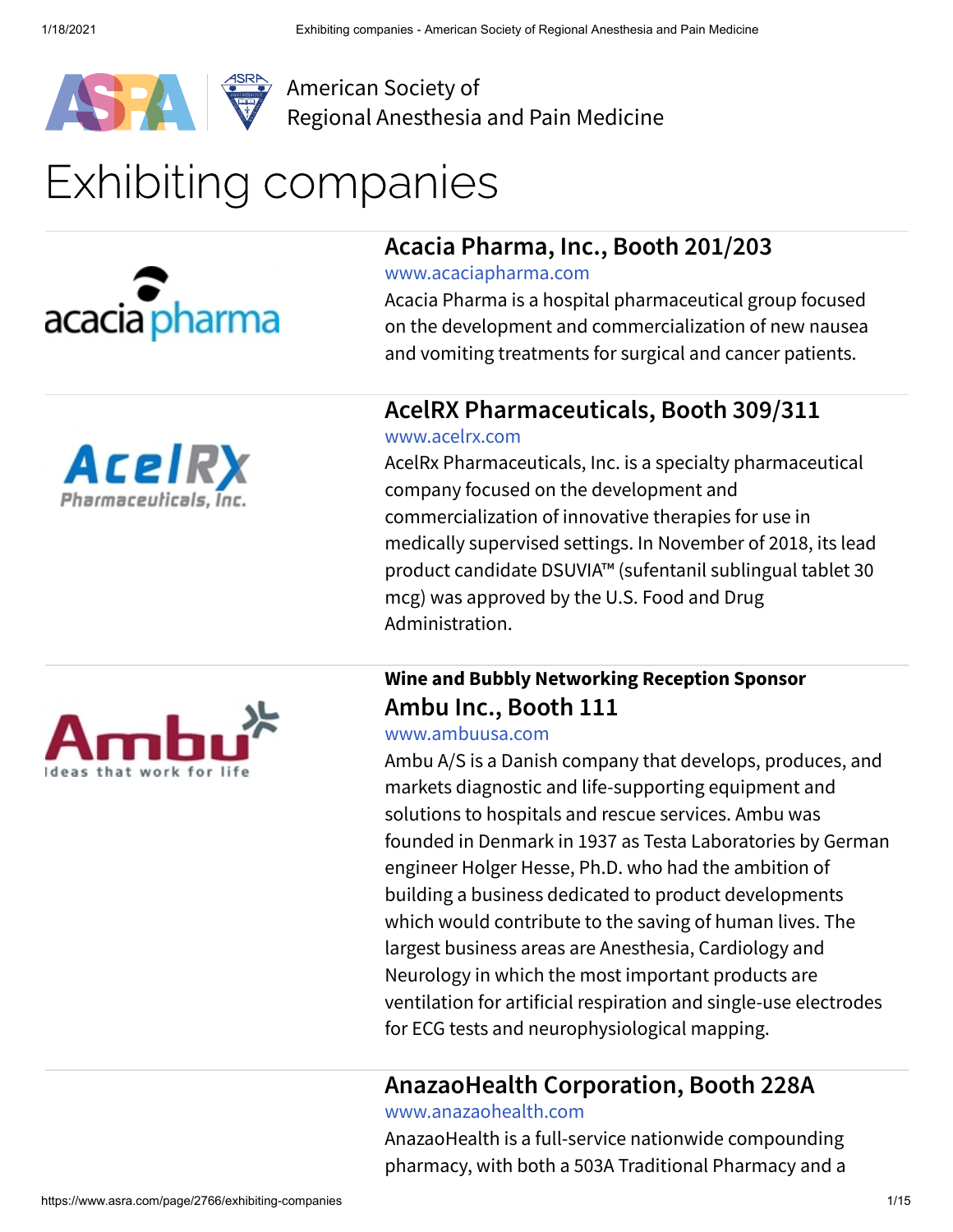

**ANESTHESIOLOGY NEWS** 

1/18/2021 Exhibiting companies - American Society of Regional Anesthesia and Pain Medicine

503B FDA-Registered Outsourcing Facility. Our Pain Management Division specializes in compounding high-risk sterile patient-specific preparations. AnazaoHealth complies with the required standards set by USP Chapter <795> and <797> to ensure patient safety and preparation efficacy. Our E-Commerce website www.myAnazao.com, increases order accuracy, reduces order entry, and provides report capabilities. Online ordering of Intrathecal pump medications from AnazaoHealth is, well, painless.

#### **Anesthesiology News, Booth 122**

#### [www.anesthesiologynews.com](http://www.anesthesiologynews.com/)

Anesthesiology News, now in its 45th year, has been the bestread publication for the specialty for the last 22 years. All 51,911 anesthesiologists and anesthesiology residents in the United States receive a copy every month! It offers extensive coverage of major scientific meetings affecting the specialty, feature articles on topics relevant to practicing anesthesiologists, in-depth clinical reviews written by thought leaders, practice management articles, medical education, as well as Special Editions, Buyer's Guides, and a full line of digital media, including the AnesthesiologyNews.com website, e-Newsletters, and multimedia content.

#### **AtriCure, Booth 120**

#### [www.atricure.com](http://www.atricure.com/)

AtriCure's cryoICE® probe helps manage post-operative pain by temporarily blocking pain signals from the intercostal nerves. The cryoICE® system delivers Nitrous Oxide (N2O) within the probe to quickly cool and freeze the nerve within a specific temperature range, through a process called Wallerian Degeneration. Axons within the intercostal nerve are temporarily disrupted near the cryoablation site, while tubule structures remain intact, allowing axons to regenerate and nerve function to resume over the course of several weeks. For more information, visit AtriCure.com or follow us on Twitter @AtriCure.

**Gold Sponsor Avanos, Booth 101** [www.avanos.com](http://www.avanos.com/)

**AtriCure**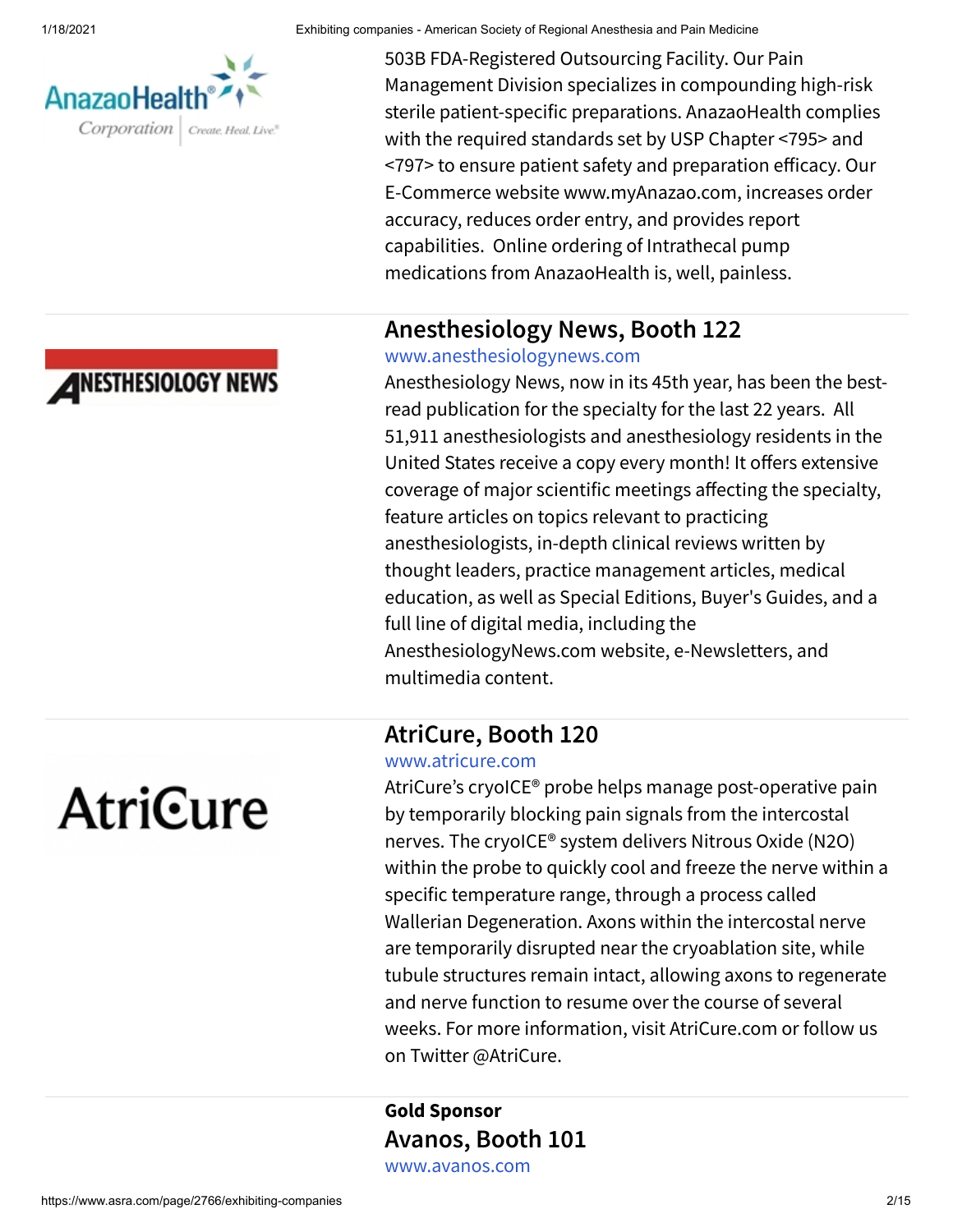## **AVANOS**

**B BRAUN** 

**SHARING EXPERTISE** 

1/18/2021 Exhibiting companies - American Society of Regional Anesthesia and Pain Medicine

Avanos is a medical technology company focused on delivering clinically superior breakthrough medical device solutions to improve patients' quality of life. Avanos is committed to addressing some of today's most important healthcare needs, such as reducing the use of opioids while helping patients move from surgery to recovery. With a relentless focus on advancing change in the medical devices industry to address unmet medical needs and improve patients' quality of life, Avanos provides pioneering pain management and chronic care therapies and solutions.

#### **B. Braun Medical Inc., Booth 209**

#### [www.bbraunusa.com](http://www.bbraunusa.com/)

B. Braun Medical Inc., a leader in infusion therapy and pain management, develops, manufactures, and markets innovative medical products and services to the healthcare industry. Other key product areas include nutrition, pharmacy admixture and compounding, ostomy and wound care, and dialysis. The company is committed to eliminating preventable treatment errors and enhancing patient, clinician and environmental safety. B. Braun Medical is headquartered in Bethlehem, Pa., and is part of the B. Braun Group of Companies in the U.S., which includes B. Braun Interventional Systems, Aesculap® and CAPS®. Globally, the B. Braun Group of Companies employs more than 61,000 employees in 64 countries. Guided by its Sharing Expertise® philosophy, B. Braun continuously exchanges knowledge with customers, partners and clinicians to address the critical issues of improving care and lowering costs. For more information, call 800-227-2862, e-mail us at inquiry.us@bbraun.com, or visit us at www.BBraunUSA.com.



#### **CIVCO Medical Solutions, Booth 316**

#### [www.civco.com](http://www.civco.com/)

For over 35 years, CIVCO Medical Solutions has been an industry leader in ultrasound, providing needle guidance solutions and infection control products across the spectrum of care. CIVCO offers a full range of products for regional anesthesia including needle guidance for both in-plane and out-of-plane access, as well as ultrasound probe covers beneficial to point-of-care procedures. Visit us at ASRA booth #316 to learn more about CIVCO.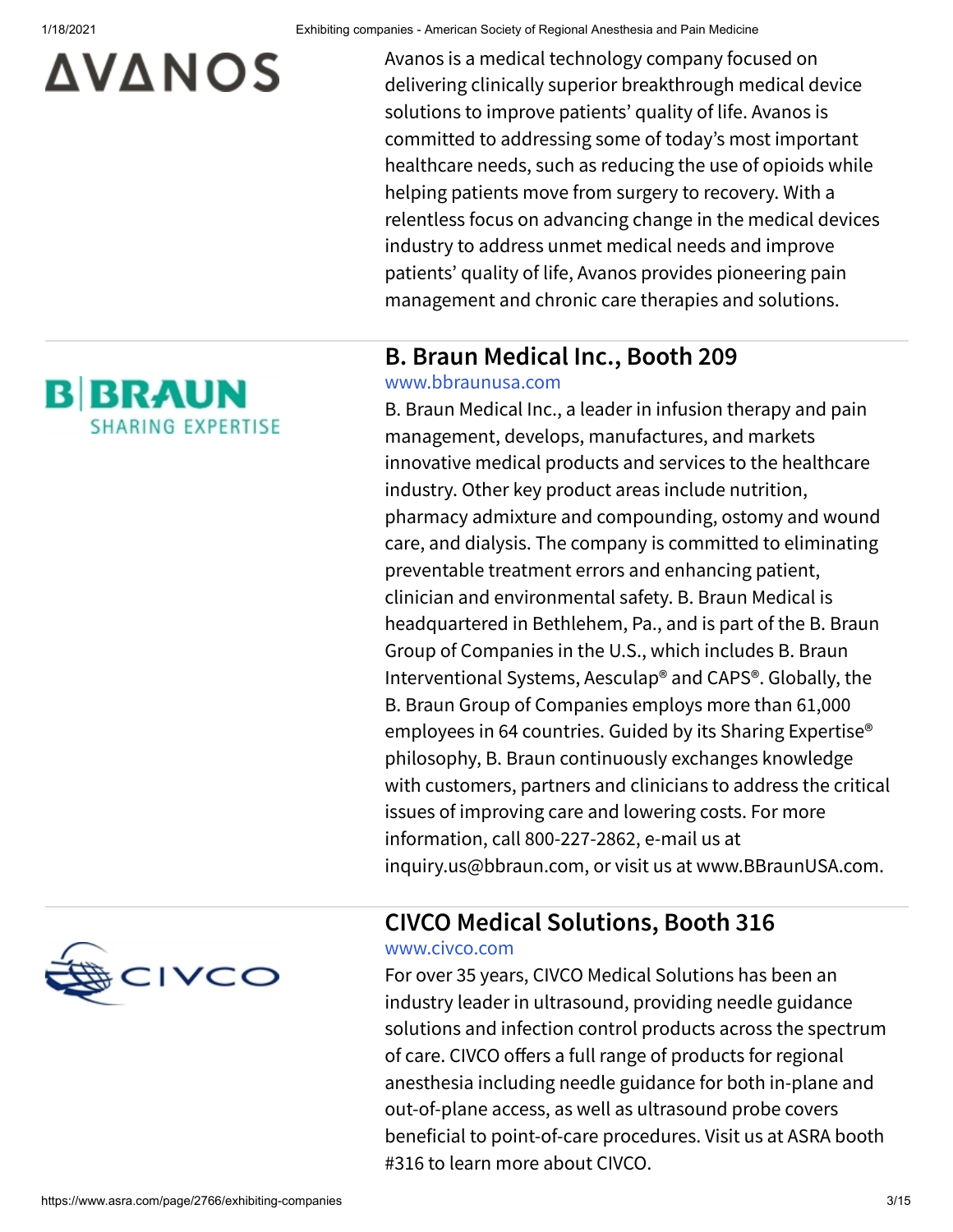

#### **Clarius Mobile Health, Booth 313**

#### [https://clarius.com](https://clarius.com/)

Clarius is the only handheld wireless ultrasound machine that doesn't compromise on image quality. It offers highresolution ultrasound images that are as good as the best traditional point-of-care systems. Clarius handheld ultrasound scanners wirelessly connect to most iOS and Android smart devices. Clarius C3 Ultrasounds Scanners image the abdomen and lungs, and work as a virtual phased array for cardiac imaging. Clarius L7 linear array ultrasound scanners are ideal for guiding procedures. Learn more by visiting us at [www.clarius.com.](http://www.clarius.com/)

**Dr. Fuji / ACIGI** Booth #216 [www.fujichair.com](http://www.fujichair.com/)

Dr. Fuji Cyber-Relax Health & Wellness massage equipment is the fruit of further evolution of intelligent pneumatic and mechanical milt-technology designed to partner with medical and health professionals in their clinical stress managements.

#### **Elite Medical Laboratory, Booth 128**

[www.elitemedicallab.com](http://www.elitemedicallab.com/)

For Pain Management Physicians seeking to practice safe medicine, Elite Medical Lab empowers you through our prescription medication monitoring program's unmatched commitment to timeliness, accuracy, and fair pricing.

#### **Epimed International, Booth 106**

[www.epimed.com](http://www.epimed.com/)

Epimed is a development, design, manufacturing and distribution company focusing on standard and unique solutions for physicians with an emphasis on outcomes and safety. We have been creating specialty devices in Regional Anesthesia and Pain for over 40 years. We will be featuring products including our Wiley Spinal™ Flexible Needle, Spirol® Catheters, one of a kind 24g Neo-Kath™ Spring Wound Catheter, and the Certa Catheter™ System for Regional Anesthesia. Epimed will also be showcasing our best in class Genesis™ and Thoraxis™ Injection Simulators.

## Dr. Fuji ®



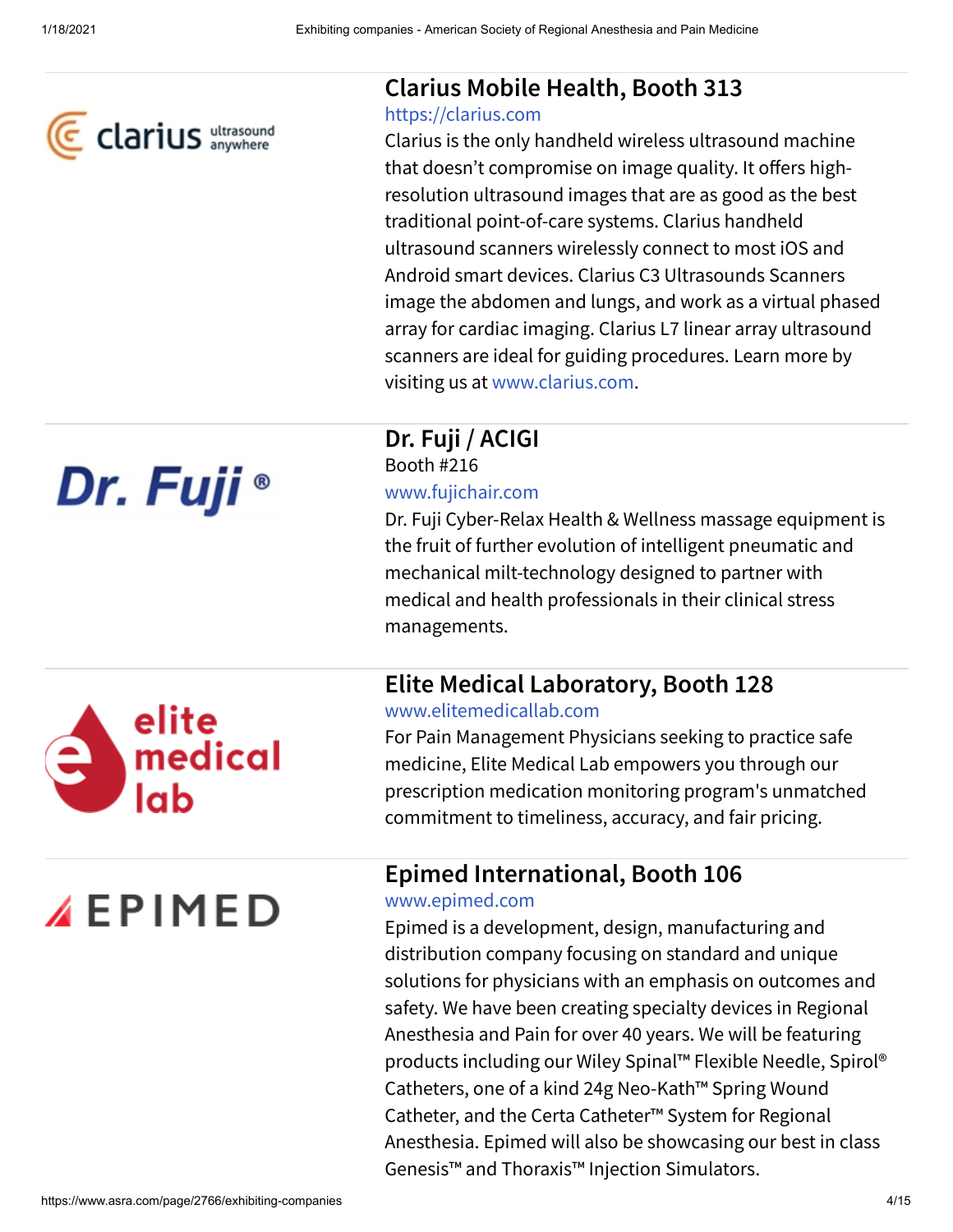

#### **Fresenius Kabi, Booth 229**

#### [www.fresenius-kabi.com/us](http://www.fresenius-kabi.com/us)

Fresenius Kabi is a global health care company that specializes in lifesaving medicines and technologies for infusion, transfusion and clinical nutrition. Our products are used to help care for critically and chronically ill patients. The people of Fresenius Kabi are driven by a common purpose to put lifesaving medicines and technologies in the hands of people who care for patients, and to find answers to the challenges they face.

#### **Fujifilm SonoSite, Booth 206/208**

#### [www.sonosite.com](http://www.sonosite.com/)

Fujifilm SonoSite, the world leader in bedside and point-ofcare ultrasound, delivers solutions that meet imaging needs of the medical community. SonoSite has been defining, and redefining, next-generation point-of-care (POC) ultrasound for decades. As a recognized market leader, SonoSite has continued to enjoy remarkable growth while earning worldwide recognition for its progressive product line, educational programs, and advocacy for a broader understanding of ultrasound's multiple benefits. SonoSite systems provide clinicians around the world with a costeffective tool for improving patient safety and workflow efficiency.





#### [www.gehealthcare.com](http://www.gehealthcare.com/)

GE Healthcare is a leading provider of medical imaging, monitoring, biomanufacturing, and cell and gene therapy technologies. GE Healthcare enables precision health in diagnostics, therapeutics and monitoring through intelligent devices, data analytics, applications and services. With over 100 years of experience and leadership in the healthcare industry and more than 50,000 employees globally, GE Healthcare helps healthcare providers, researchers and life sciences companies in their mission to improve outcomes for patients around the world. Follow us on Facebook, LinkedIn, Twitter and The Pulse for latest news, or visit our website www.gehealthcare.com for more information.

## **FUJIFILM SONOSITE**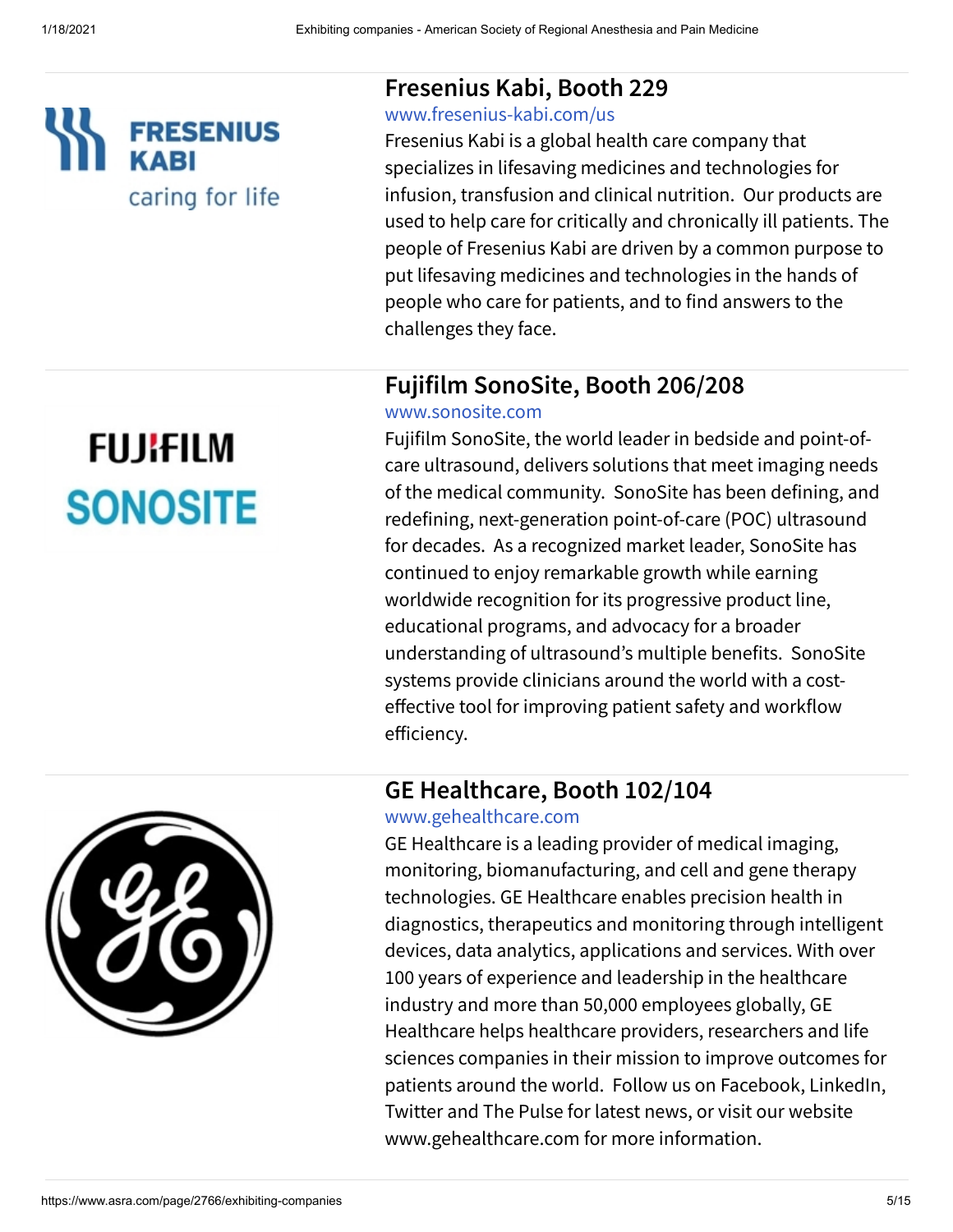



#### **Global Enteral Device Supplier Association, Booth 124**

#### [www.stayconnected.org](http://www.stayconnected.org/)

The Global Enteral Device Supplier Association (GEDSA) is a nonprofit trade association formed to help introduce international standards in medical device tubing connectors, which will enhance patient safety by reducing the risk of tubing misconnections.

#### **Havel's Inc., Booth 220**

#### [www.havels.com](http://www.havels.com/)

Havel's is the market leader in Echogenic Needles. Our revolutionary EchoStim, EchoBlock, and EchoBlockMSK for Ultrasound Guided Peripheral Nerve Blocks and injections, are all very popular and were the first of their kind on the market. Now as other imitate, Havel's EchoLine of products has been expanded to include the EchoTuohy, EchoBlockPTC, and EchoblockPTC30. These products and others in development continue to make Havel's the company to turn to for echogenic needles.

#### **Bronze Sponsor ♦ Wine and Bubbly Networking Reception Sponsor**

#### **Heron Therapeutics, Inc., Booth 210** [www.herontx.com](http://www.herontx.com/)

Heron's mission is to improve patient's lives by developing best-in-class medicines that address major unmet medical needs. Our portfolio includes two products approved by the US Food and Drug Administration, SUSTOL® (granisetron) extended release injection and CINVANTI TM (aprepitant) injectable emulsion, as well as one product in development; HTX-011, a novel fixed-dose combination of the local anesthetic bupivacaine with the nonsteroidal antiinflammatory drug (NSAID) meloxicam is being investigated for application into the surgical site to reduce postoperative pain and the need for opioid analgesics for 72 hours.

#### **InfuSystem, Booth 228**

[www.infusystem.com](http://www.infusystem.com/)

InfuBLOCK® by InfuSystem® conveniently delivers high patient satisfaction scores for continuous peripheral nerve

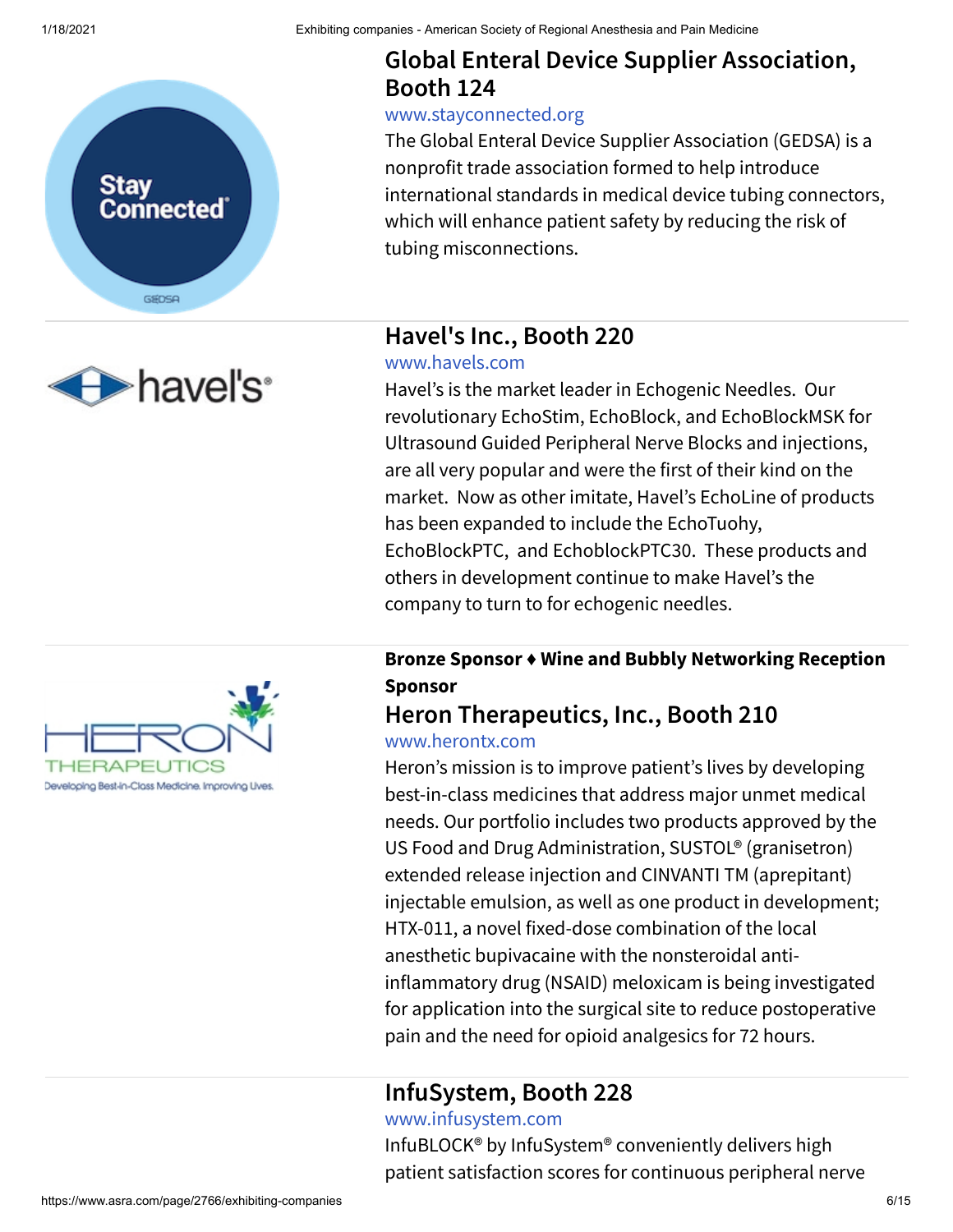



block (cPNB) cases at Hospitals and Surgery Centers. Visit us at [www.infusystem.com/block](http://www.infusystem.com/block). InfuBLOCK Advantages:\* Save 50% ... or More! \* Secure Online Reporting \* High Satisfaction Scores \* Patient Follow-up & 24/7 Support \* Accurate Infusion Device \* Bolus Feature Available

#### **International Medical Development Inc. (IMD Inc.), Booth 328**

#### [www.imd-inc.com](http://www.imd-inc.com/)

IMD, Inc. offers the famous Gertie Marx needle and a full line of spinal and epidural needles for Labor and Delivery, Pediatric, Myelograms and Lumbar Puncture. Needles range from 5Omm to 215mm. CSE sets with 3.5"/5"/6"/7" epidural needles are matched with a Gertie Marx spinal needle. We are proud to say we are NEVER on backorder. IMD also has a new Fenestrated Needle for Peripheral Nerve Block to be used for post-operative pain relief after total knee replacement with excellent results. This unique needle has multiple side ports giving exceptional distribution of anesthetic.

#### **MD Healthcare Supplies, Booth 129A**

[www.mdhealthcaresupplies.uk](http://www.mdhealthcaresupplies.uk/)

#### **Milestone Scientific, Booth 314**

[www.milestonescientific.com](http://www.milestonescientific.com/)

Milestone's CompuFlo® Epidural Instrument is the first commercial technology to assist anesthesia providers with objective, real-time identification of the epidural space. The instrument's Dynamic Pressure Sensing® technology differentiates tissue types by pressure signatures that are imperceptible by touch. This allows CompuFlo to accurately identify location and discriminate between true and false loss of resistance. Continue to trust the tactile feel of your technique, but gain greater confidence with objective numerical, graphical and auditory confirmation that you've accessed the space.

#### **Mindray North America, Booth 110/112**

#### [www.mindray.com](http://www.mindray.com/)

Mindray, a developer of next generation medical technology, is featuring its new A-Series anesthesia delivery system Advantage platform along with the company's popular



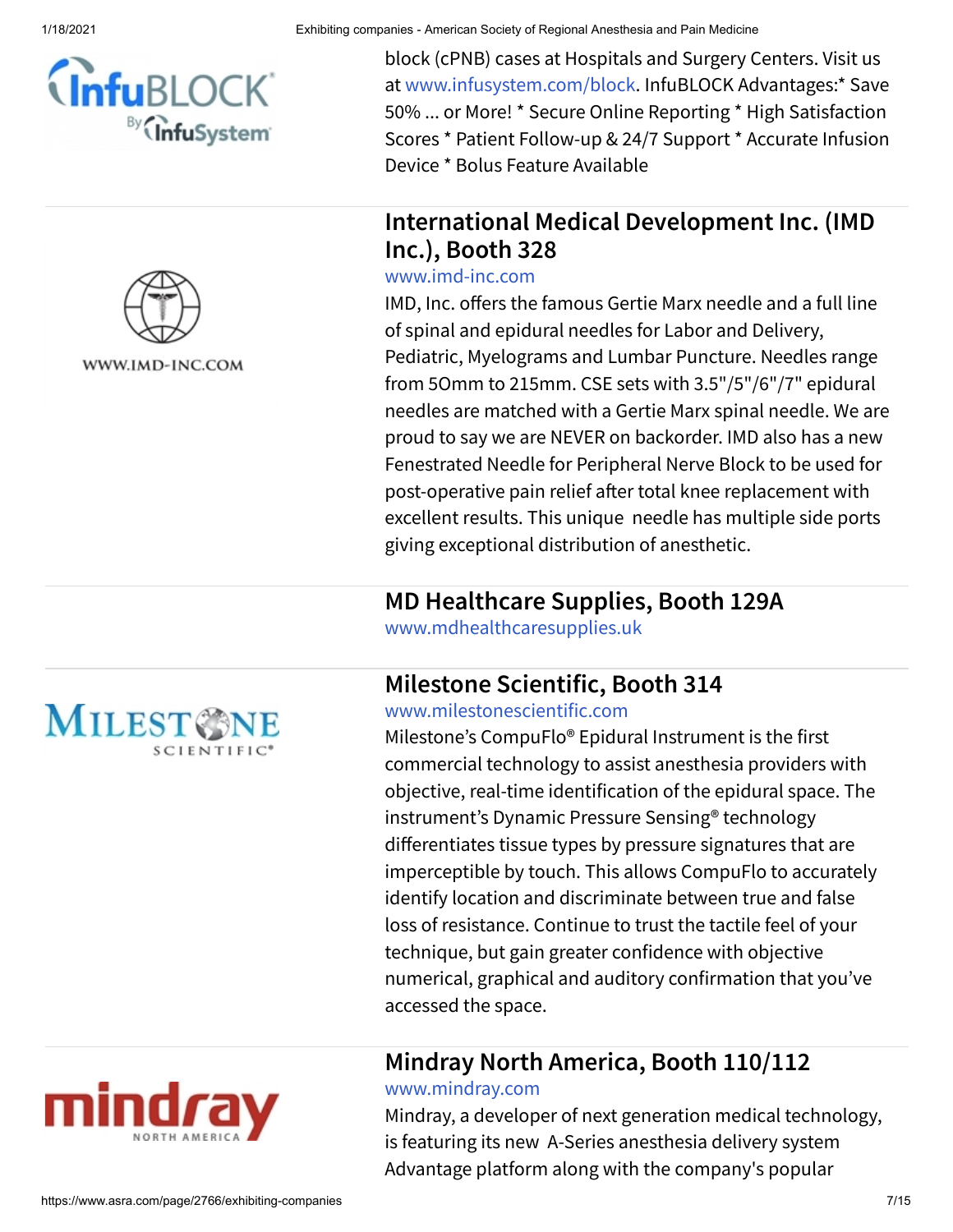Passport 17M and T1 patient monitors at ASRA. In addition, Mindray's upgradeable ultrasound systems, such as the TE7 with eNavi needle guidance and the Z.One PRO Emerald Edition, help complete a comprehensive solution for the anesthesia suite in the company's growing portfolio of patient care solutions. For further information, visit www.mindraynorthamerica.com.

#### **Myoscience, Booth 121**

#### [www.iovera.com](http://www.iovera.com/)

Myoscience is committed to making its platform technology, the iovera° system, the standard of care for managing perioperative and chronic pain by treating peripheral nerves. The iovera° system is a non-systemic, non-opioid nerve block that uses Smart Tips to deliver cryoanalgesia to targeted nerves. By applying intense cold, the iovera° therapy blocks the nerve's ability to transmit pain signals to the brain without affecting the structure of the nerve. The iovera<sup>°</sup> treatment effect is immediate and lasts up to 90 days.

#### **Nephron Pharmaceuticals Corporation, Booth 329**

#### [www.nephronpharm.com](http://www.nephronpharm.com/)

Nephron 503B Outsourcing is a division of Nephron Pharmaceuticals Corporation. This division produces prefilled sterile syringes and IV bags for hospitals across America, in an effort to alleviate their drug shortage needs. In accordance with the DQSA draft guidance, the company follows cGMP, GDP and all quality expectations. The company has been licensed by the Food and Drug Administration as a sterile manufacturer of generic respiratory medications along with an Outsourcing Facility providing equal sterility and quality. Nephron received a 2017 ISPE/FOYA innovation award for the high level of automation present throughout the facility. For more information, please visit www.nephronpharm.com.

#### **Nimbus PainPRO, Booth 327**

#### [www.nimbuspump.com](http://www.nimbuspump.com/)

The Nimbus Infusion Solution aims to deliver simple, safe, and smart pain management therapy at a cost anyone can afford while refusing to compromise the quality or level of

iovera<sup>o</sup> myoscience

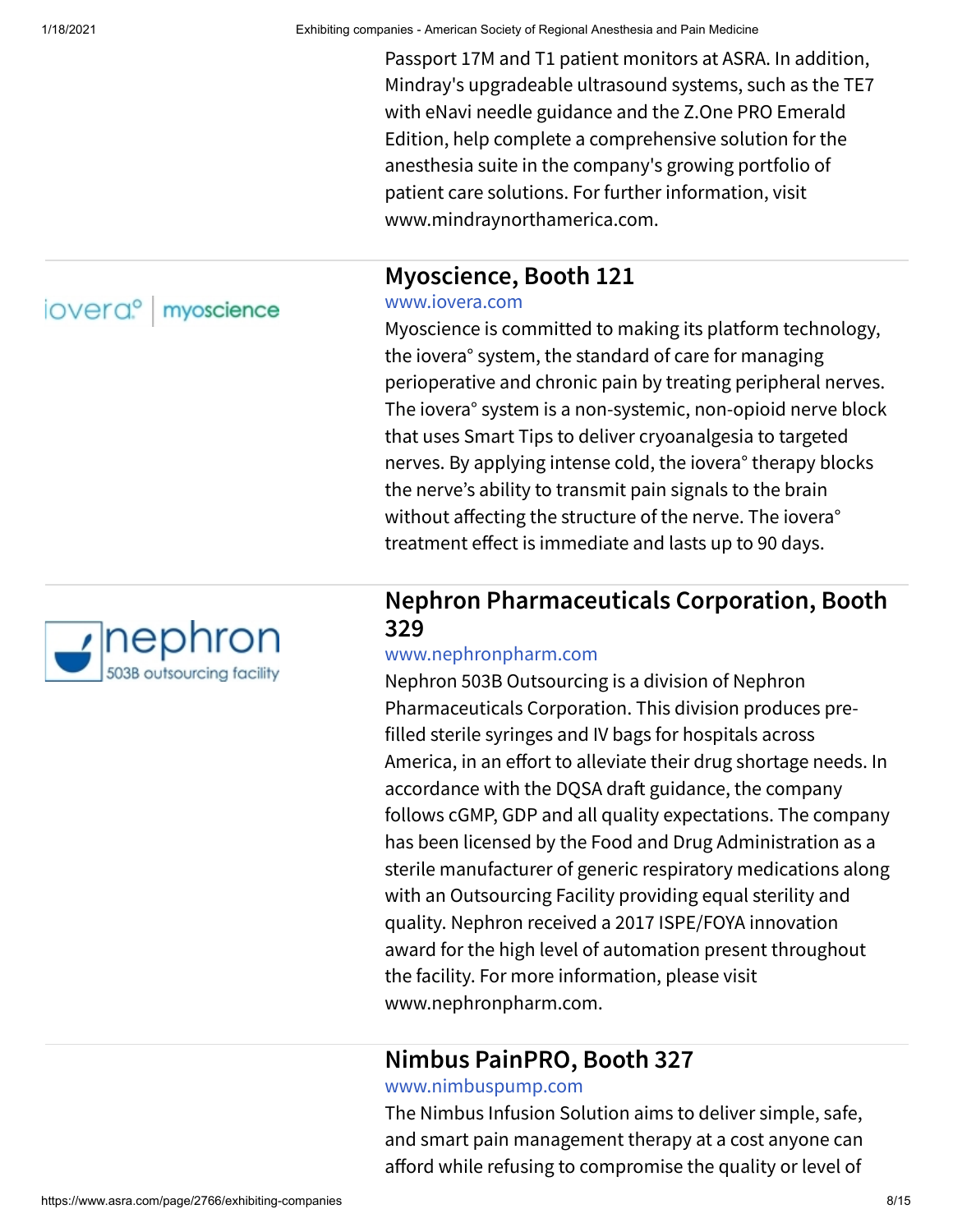





service the industry rightfully demands. We continue to evolve our platform faster than ever to leverage today's techcentered world and bring a higher level of care to our community. Exceptionally safe, exceedingly simple. Find out how Nimbus can enhance your nerve block program today!

#### **Ochsner Health System, Booth 229A**

#### [www.ochsner.org](http://www.ochsner.org/)

Ochsner Health System is Louisiana's largest non-profit, academic, healthcare system. Driven by a mission to Serve, Heal, Lead, Educate and Innovate, coordinated clinical and hospital patient care is provided across the region by Ochsner's 40 owned, managed and affiliated hospitals and specialty hospitals, and more than 100 health centers and urgent care centers. Ochsner is the only Louisiana hospital recognized by U.S. News & World Report as a "Best Hospital" across three specialty categories caring for patients from all 50 states and more than 70 countries worldwide each year. Ochsner employs nearly 25,000 employees and over 4,500 employed and affiliated physicians in over 90 medical specialties and subspecialties, and conducts more than 700 clinical research studies. Ochsner Health System is proud to be a tobacco-free environment. For more information, please visit ochsner.org and follow us on Twitter and Facebook.

#### **Wine and Bubbly Networking Reception Sponsor Pacira Pharmaceuticals, Booth 215/217** [www.exparel.com](http://www.exparel.com/)

Pacira Pharmaceuticals, Inc. is a specialty pharmaceutical company dedicated to improving postsurgical outcomes. The company's flagship product, EXPAREL® (bupivacaine liposome injectable suspension) utilizes DepoFoam®, a proprietary product delivery technology that encapsulates drugs and releases them over time. Learn more about Pacira, including the mission to reduce opioid overreliance, at www.pacira.com.

#### **Pajunk, Booth 221**

#### [www.pajunkusa.com](http://www.pajunkusa.com/)

PAJUNK® is a family-owned global medical technology company that develops and manufactures innovative solutions for Regional Anesthesia and Pain Management. As a



#### **OPIOID FREE**

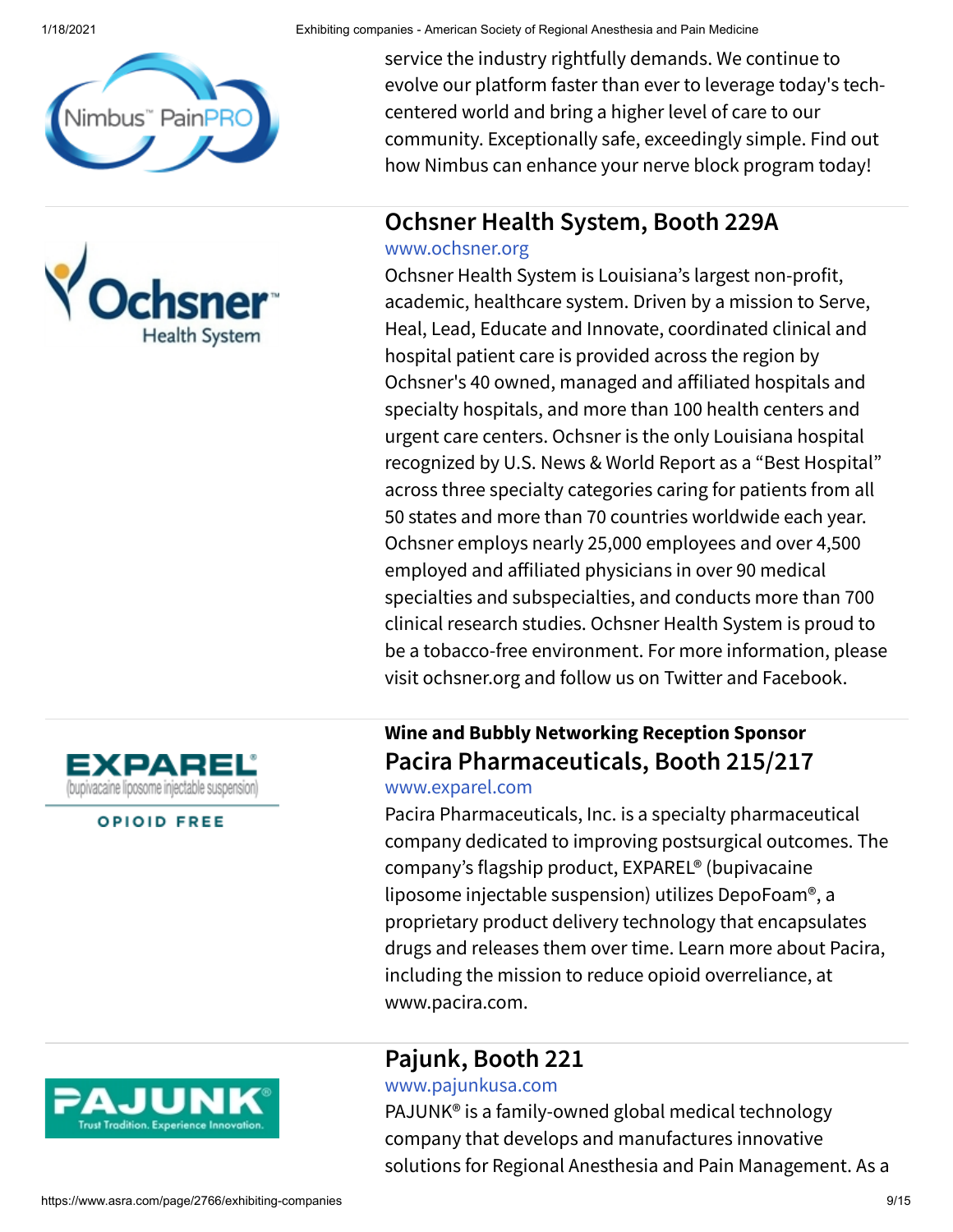medical innovator since 1965, PAJUNK has introduced worldrenowned products like the atraumatic SPROTTE pencilpoint needle for spinals, the echogenic SonoPlex single shot needle, and the E-Cath/E-Cath Plus Catheter over Needle system for continuous nerve blocks. Today, PAJUNK has grown into a medical technology company employing over 450 people worldwide. Research & Development, Quality, and Manufacturing remains in Germany to support the quality and reliability of "Made in Germany" products. Visit PAJUNK to see the latest advancements in Regional Anesthesia, including procedural Trays and NRFit options for your facility.

#### **Progressive Medical, Booth 117**

#### [www.progressivemedinc.com](http://www.progressivemedinc.com/)

Progressive Medical, Inc. (PMI) was founded in 1986 with a mission to identify and provide specialty medical products that demonstrate proven advantages in overall cost effectiveness, efficiency, and safety. Since then, PMI has grown to become a market leader in the United States, serving tens of thousands of customers nationwide. Our strong and steady growth has led to the establishment of strategically located nationwide distribution capabilities, and an expanding global supplier presence. Likewise, our clinically trained sales staff has grown and currently numbers more than 100 strong.

#### **Prospira PainCare, Booth 328A**



Prospira PainCare is the nation's premier provider of comprehensive, multidisciplinary pain management services. Our business model is based upon building partnerships with industry leading physicians to accelerate the value of each practice through organic growth of the patient base combined with operational efficiencies leading to increased profitability. Our network of physician partners delivers high quality, individualized pain management services for patients suffering from acute or chronic pain. Prospira PainCare's commitment to the highest standards of care will enable us to advance innovative therapies that restore the health and quality of life while delivering superior outcomes for our patients.



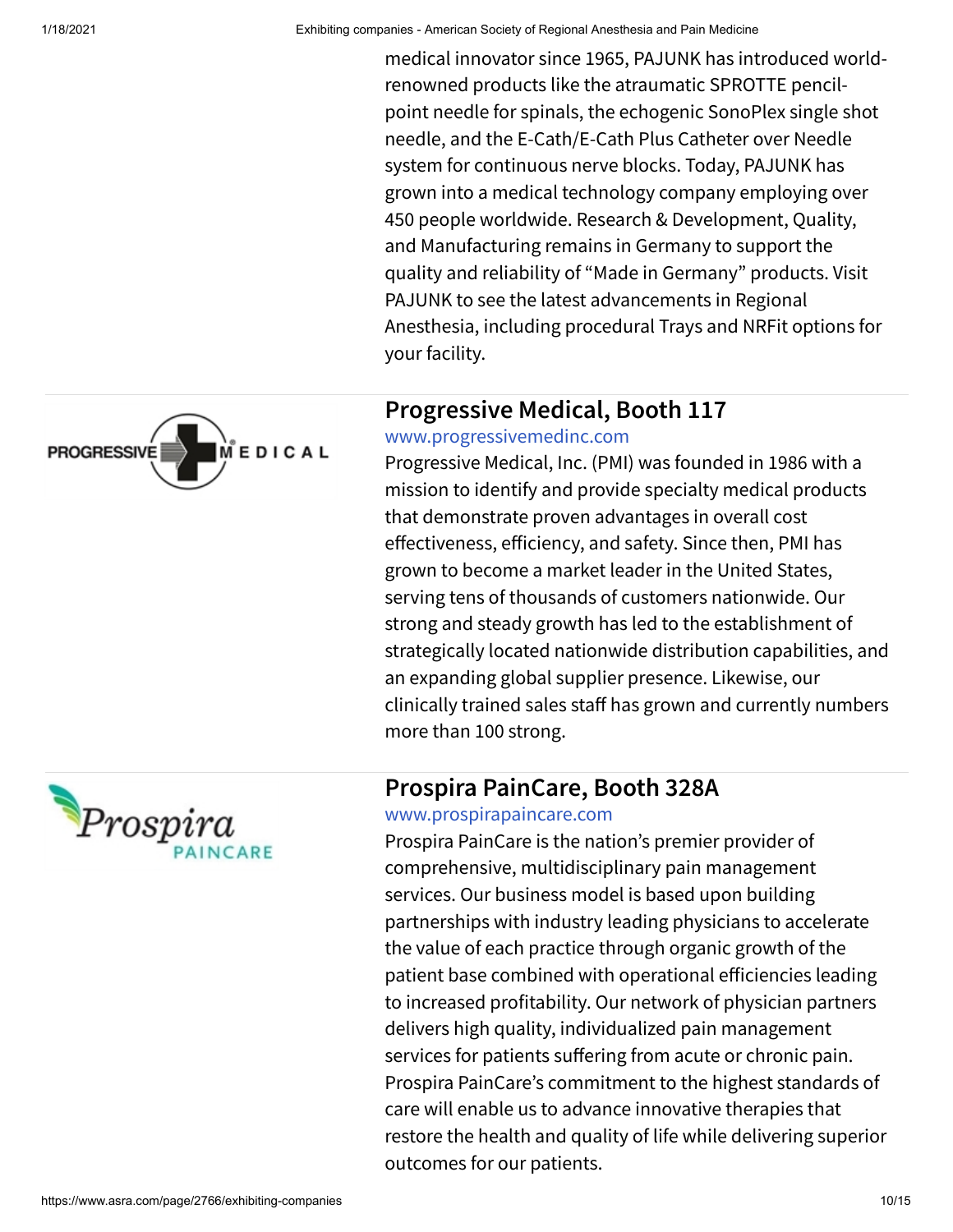

#### **Regional Anesthesia & Pain Medicine, Booth 108**

#### [www.rapm.bmj.com](http://www.rapm.bmj.com/)

For more than 30 years, Regional Anesthesiology & Pain Medicine (RAPM) has provided regional anesthesia and pain specialists new research, guidelines and important information to treat their patients—from pediatric to geriatric. New research in pain medicine also helps specialists combat the overuse of opioids prescribed after surgery. RAPM is the official journal of the American Society for Regional Anesthesiology, representing pain specialists in more than 65 countries and six continents.

#### **Safersonic US, Inc., Booth 226**

#### [www.safersonic.com](http://www.safersonic.com/)

SAFERSONIC manufactures sterile ultrasound covers especially for Ultrasound Guided Procedures. We eliminate the need for gel under the cover saving time, money, and preventing damage from the cleaning process. No gel under the cover reduces artifacts and provides better visualization. Available in various lengths for different applications including 28 cm which is perfect for peripheral nerve blocks. SAFERSONIC fits all transducers. Reduce Inventory costs. Upgrade your clinical practice, while upgrading patient care. SAVE TIME AND MONEY!

#### **Salix, Booth 107/109**

#### [www.salix.com](http://www.salix.com/)

Salix Pharmaceuticals is one of the largest specialty pharmaceutical companies in the world committed to the prevention and treatment of gastrointestinal diseases. For almost 30 years, Salix has licensed, developed, and marketed innovative products to improve patients' lives and arm healthcare providers with life-changing solutions for many chronic and debilitating conditions. Salix currently markets its product line to U.S. healthcare providers through an expanded sales force that focuses on gastroenterology, hepatology, pain specialists, and primary care. Salix is headquartered in Bridgewater, New Jersey.

## **Samsung, Booth 222**

[www.samsunghealthcare.com](http://www.samsunghealthcare.com/)



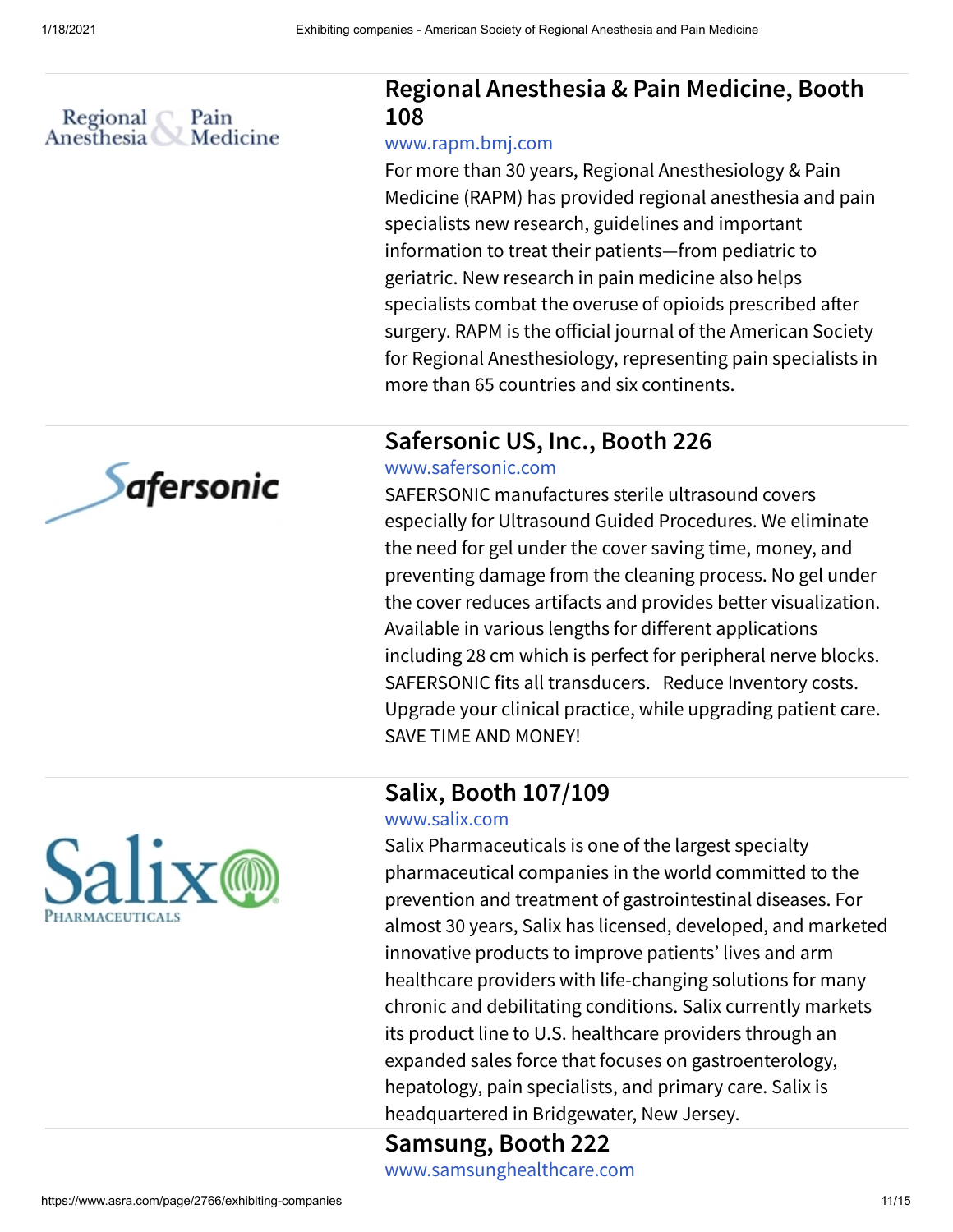## **SAMSUNG**

# wisonic

Samsung ultrasound systems, used in leading healthcare institutions worldwide, are committed to delivering accurate diagnostic solutions to healthcare providers. NeuroLogica, subsidiary of Samsung Electronics, is the US headquarters for sales, marketing and distribution of all Samsung ultrasound systems.

#### **Shenzhen Wisonic Medical Technology Co., Ltd, Booth 227**

#### [www.wisonic.cn](http://www.wisonic.cn/)

Shenzhen Wisonic Medical Technology Co ltd is a high tech company headquartered in Shenzhen,China, which develops, manufactures and distributes ultrasound, patient monitor, and Cloud based telemedicine globally. Established in 2012, Wisonic Medical has become a leader in China's Point of Care Ultrasound market, especially in Anesthesia, Pain Managment segment. We are developing global market fast, with product entrance more than 40 countries currently; In 2017 Wisonic Medical became a listed company in New OTC (Over the Counter) Market. We'll keep focusing on point of care ultrasound market, and deliver more and more value to today's medical world.

#### **Wine and Bubbly Networking Reception Sponsor Smiths Medical, Booth 100**

#### [www.smithsmedical.com](http://www.smithsmedical.com/)

Smiths Medical aims to help health care professionals make every intervention successful through the products and services that comprise our infusion systems, vascular access and vital care portfolios. Smiths Medical offers complete pain management solutions for patients requiring regional anesthesia, peripheral nerve blocks, or acute and chronic pain management. Stop by our booth to learn about Smiths Medical's new EchoGlo® needles and catheters.



smiths medical

bringing technology to life

#### **Spectra Medical Devices, Booth 128A** [www.spectramedical.com](http://www.spectramedical.com/)

Spectra Medical Devices is one of the largest custom procedural needle manufacturers in the world, with substantial market share in over 20 countries. Spectra utilizes the latest state-of-the-art manufacturing, measuring and inspection systems, and has been awarded several US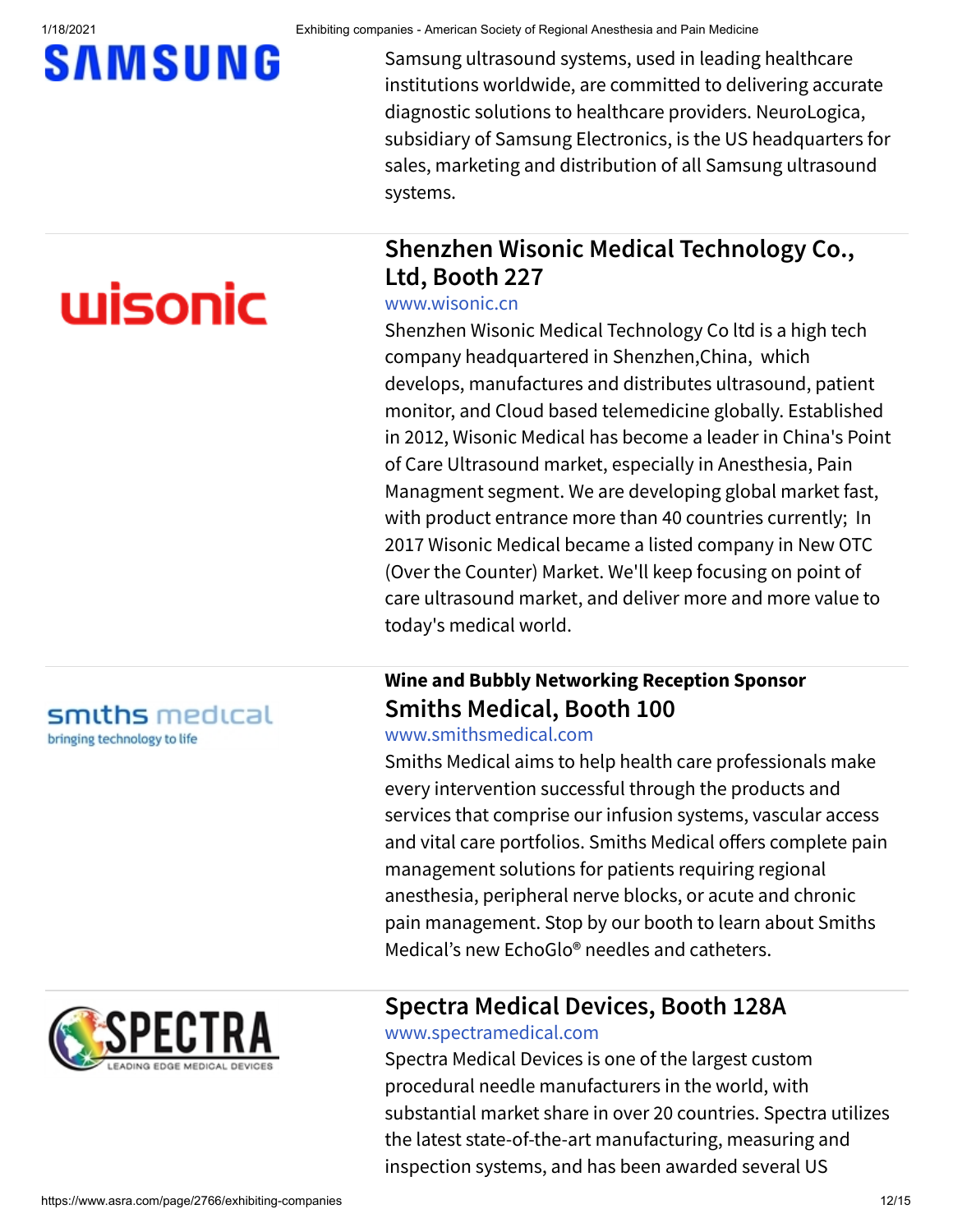



patents for special needle processing and product. Our primary focus is on patient safety, and achieving substantial growth through quality and innovation. Spectra's pain management offerings include Lidocaine Hydrochloride injections (HCl, USP, 1%, 5 mL glass ampules); Spectra Guide™ echogenic needles; Reduced Advanced Force™ radio frequency needles; Sonic Block™ peripheral nerve block needles; and nerve stimulation needles.

**Success Concepts Medical Books, Booth 115** Success Concepts Medical Books is a medical educational text book and online platform for CME. Ask about free shipping. Success Concepts LLC.

#### **Summit Medical Products, Booth 123**

#### [www.ambitpump.com](http://www.ambitpump.com/)

The ambIT<sup>®</sup> family of pumps is in a class by itself. The ambIT<sup>®</sup> Infusion System performs to the same high standards held by large digital fluid pumps while staying ambulatory and cost effective. So, while positioned to compete with elastomeric pumps, ambIT<sup>®</sup> can provide the efficiency, safety, and quality you expect from stationary electronic devices. The ambIT pump family includes: • PreSet: Disposable pump with four pain management protocols, and a fifth option for customizable settings • PCA: Programmable continuous pump with patient controlled bolus • PCA Military: Tested and proved on the battlefield

• PIB ? PCA: Intermittent pump • Geno: Coming soon, the ambIT® smart pump

**Terason, Booth 129**

[www.terason.com](http://www.terason.com/)

#### **TerSera Therapeutics, Booth 126/126A**

#### [www.tersera.com](http://www.tersera.com/)

TerSera Therapeutics is a specialty pharmaceutical company headquartered in suburban Chicago with a focus on select therapeutic areas, including oncology and pain & inflammatory disorders. Our mission is to develop products which truly make a difference for patients. Our focus is to bring intelligent solutions to our customers that go beyond the therapy itself in order to provide improved patient outcomes. We look forward to meeting you!

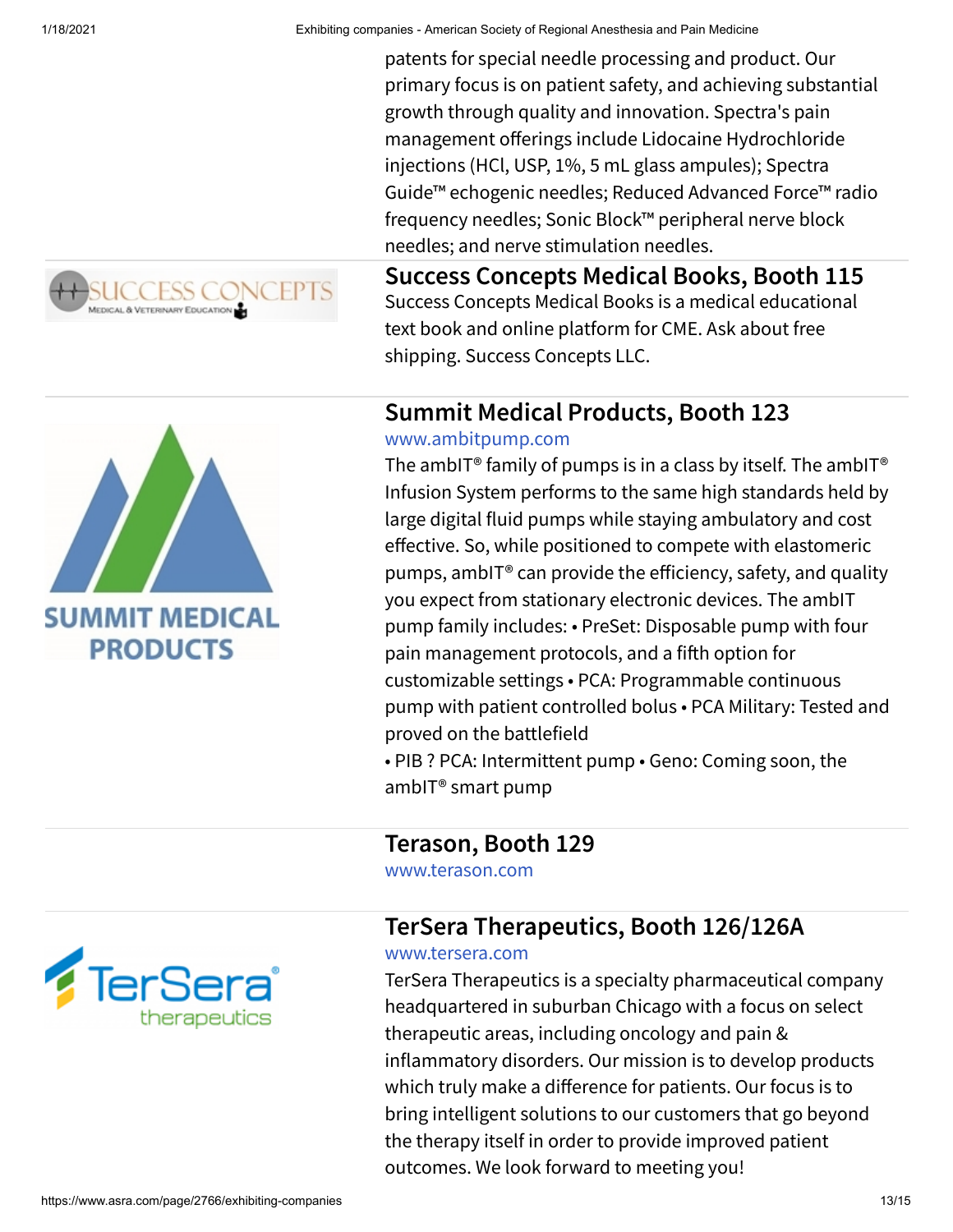

#### **VBM Medical Inc., Booth 127**

#### [www.vbm-medical.de](http://www.vbm-medical.de/)

Difficult Airway Management Products~

a. S-Guide: malleable Stylet & Introducer (2-in-1) Intubating Guide with oxygenation channel & atraumatic soft tip for difficult intubation, also as an excellent new tool for Video Laryngoscopy (with non-channeled blade); b. 2-Channel designed Endoscopy Mask & Gastro-Laryngeal Tube for Diagnostic Airway Endoscopy & Gastrointestinal Endoscopic Procedures; c. Quicktrach II (with Cuff): one-step Cricothyrotomy procedure, the quickest & simplest without scalpel, dilators or jet ventilator. Products Made by VBM Germany. VBM Medical Inc. Ph: 1-317-776-1800, www.vbmmedical.com, email: info@vbm-medical.com

# Virginia Mason<sup>-</sup>

### **Virginia Mason Medical Center, Booth #214**

[http://jobs.virginiamason.org](http://jobs.virginiamason.org/)

With numerous awards and distinctions, including our recognition as Top Hospital of the Decade by The Leapfrog Group, Virginia Mason has transformed health care through our innovations in patient safety and our ability to provide patients in our community with easier access to our highquality care. Consisting of a 336-bed hospital in Seattle, WA, and an extensive network of primary and specialty care clinics throughout the Puget Sound region, joining Virginia Mason is an exceptional opportunity to partner with nationally recognized physicians and peers, and an organization recognized as the benchmark for health care.



#### **Wolters Kluwer, Booth 326**

#### [www.lww.com](http://www.lww.com/)

Wolters Kluwer Health is a leading global provider of information and point of care solutions for the healthcare industry. Our solutions are designed to help professionals build clinical competency and improve practice so they can make important decisions on patient care. Our leading product brands include Audio-Digest, Lippincott, Ovid®, UpToDate®, and others.